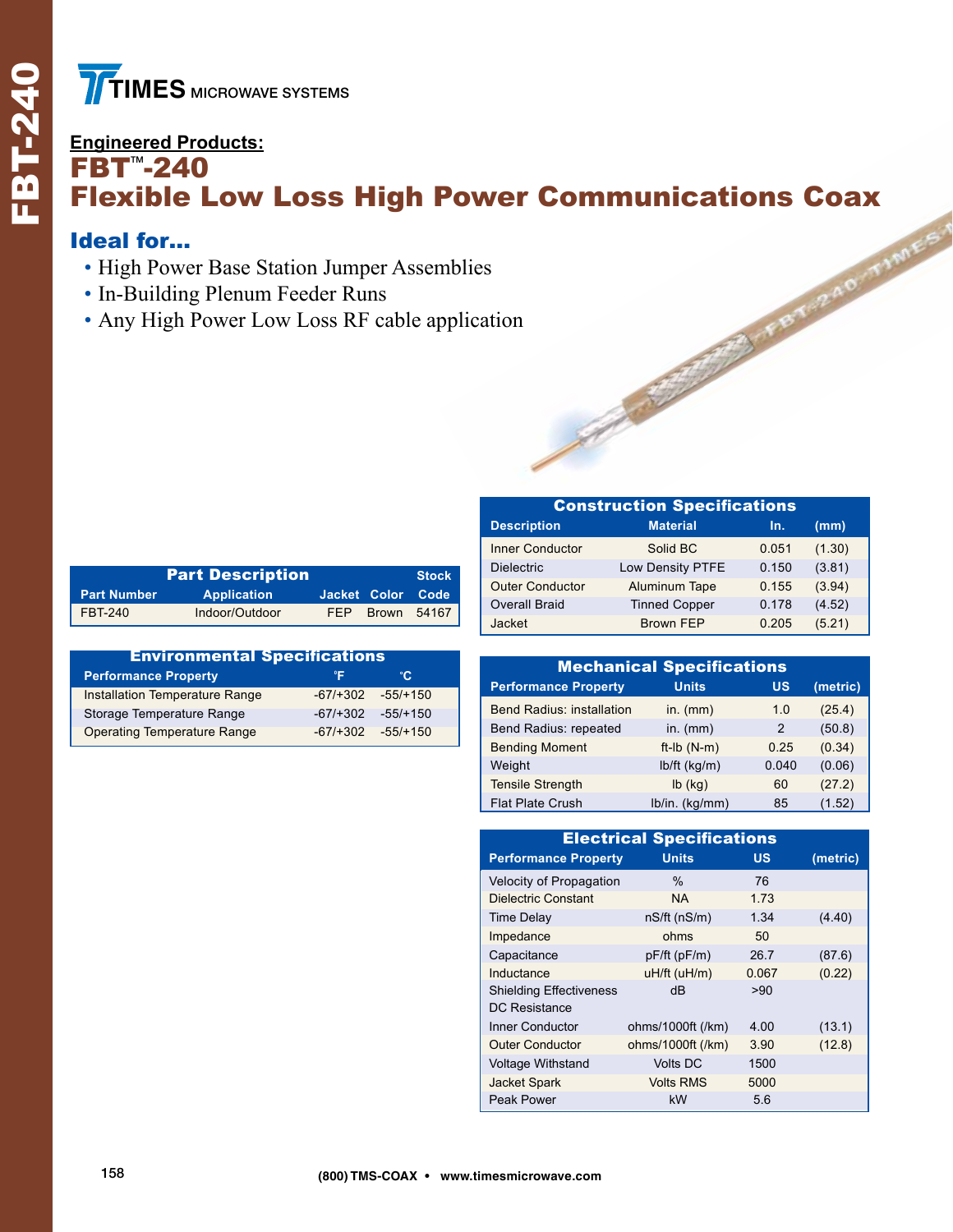



**EROWA** 

VSWR=1.0; Ambient = +40°C; Inner Conductor = 100°C (212°F); Sea Level; dry air; atmospheric pressure; no solar loading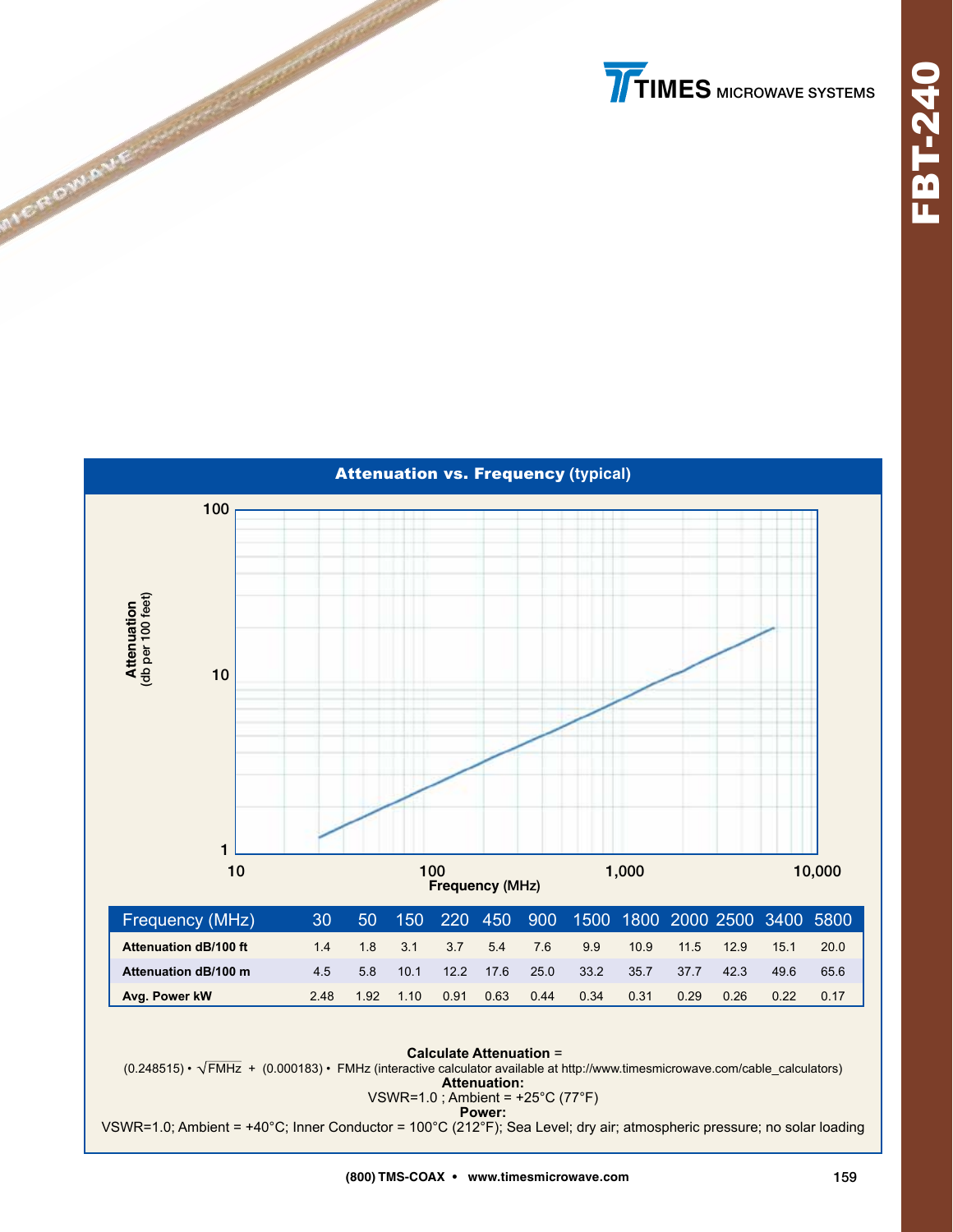FBT-240

FBT-240

## **Engineered Products:** FBT-240 Flexible Low Loss High Power Communications Coax



| <b>Connectors</b> |                         | Part                | <b>Stock</b> | <b>VSWR**</b>     | <b>Coupling Contact Contact Body</b> | Inner.        | <b>Outer Finish*</b> |      |     | Length |      | <b>Width</b> |       | Weight |
|-------------------|-------------------------|---------------------|--------------|-------------------|--------------------------------------|---------------|----------------------|------|-----|--------|------|--------------|-------|--------|
| Interface         | <b>Description</b>      | <b>Number</b>       | Code         | Freq. (GHz)       | <b>Nut</b>                           | <b>Attach</b> | <b>Attach</b>        | /Pin | in  | (mm)   | in.  | (mm)         | lb    | (g)    |
| 1. BNC Male       | Straight Plug           | <b>TC-240-BMC</b>   | 3190-242     | (2.5)<br>< 1.25:1 | Knurl                                | Solder        | Clamp                | S/G  | 1.7 | (43)   | 0.56 | (14.2)       | 0.040 | (18.1) |
| 2. Mini-UHF       | Straight Plug           | TC-240-MUHF         | 3190-445     | (2.5)<br>< 1.25:1 | Knurl                                | Solder        | Crimp                | N/G  | 1.1 | (28)   | 0.45 | (11.4)       | 0.014 | (6.4)  |
| 3. N Female       | <b>Bulkhead Jack</b>    | <b>TC-240-NF-BH</b> | 3190-419     | < 1.25<br>(2.5)   | <b>NA</b>                            | Solder        | Crimp                | A/G  | 1.7 | (44)   | 0.88 | (22.2)       | 0.115 | (52.2) |
| 4. NMale          | Straight Plug           | <b>TC-240-NMH</b>   | 3190-382     | < 1.25:1<br>(2.5) | Hex                                  | Solder        | Crimp                | N/S  | 1.5 | (38)   | 0.75 | (19.1)       | 0.086 | (39.0) |
| 5. NMale          | Straight Plug           | <b>TC-240-NMC</b>   | 3190-244     | (2.5)<br>< 1.25:1 | Knurl                                | Solder        | Clamp                | S/G  | 1.5 | (38)   | 0.75 | 19.1         | 0.082 | (37.2) |
| 6. SMAFemale      | <b>Bulkhead Jack</b>    | <b>TC-240-SF-BH</b> | 3190-824     | < 1.25:1<br>(2.5) | <b>NA</b>                            | Solder        | Crimp                | SS/G | 1.1 | (29)   | 0.31 | (7.9)        | 0.019 | (8.6)  |
| 7. SMAMale        | Straight Plug           | TC-240-SM-SS-X      | 3190-2898    | < 1.25:1<br>(10)  | Hex                                  | Solder        | Crimp                | SS/G | 1.0 | (25)   | 0.32 | (8.1)        | 0.016 | (7.3)  |
| 8. SMAMale        | <b>RightAngle</b>       | <b>TC-240-SM-RA</b> | 3190-381     | < 1.35:1<br>(6)   | <b>Hex</b>                           | Solder        | Crimp                | SS/G | 0.8 | (20)   | 0.65 | (16.5)       | 0.019 | (8.6)  |
| 9. SMAMale        | <b>Reverse Polarity</b> | TC-240-SM-RP        | 3190-326     | < 1.25:1<br>(2.5) | Hex                                  | Solder        | Crimp                | SS/G | 1.0 | (25)   | 0.32 | (8.1)        | 0.016 | (7.3)  |
| 10. TNC Male      | Straight Plug           | <b>TC-240-TM</b>    | 3190-275     | < 1.25:1<br>(2.5) | Knurl                                | Solder        | Crimp                | N/S  | 1.7 | (43)   | 0.59 | (15.0)       | 0.043 | (19.5) |
| 11. TNC Male      | RightAngle              | <b>TC-240-TM-RA</b> | 3190-604     | < 1.35:1<br>(2.5) | Knurl                                | Solder        | Crimp                | N/G  | 1.3 | (33)   | 0.57 | (14.5)       | 0.055 | (24.9) |
| 12. Type F Male   | <b>Straight Plug</b>    | <b>TC-240-FM-X</b>  | 3190-2891    | (2.5)<br>< .25:1  | Knurl                                | Solder        | Crimp                | N/G  | 1.1 | (28)   | 0.45 | (11.4)       | 0.014 | (6.4)  |